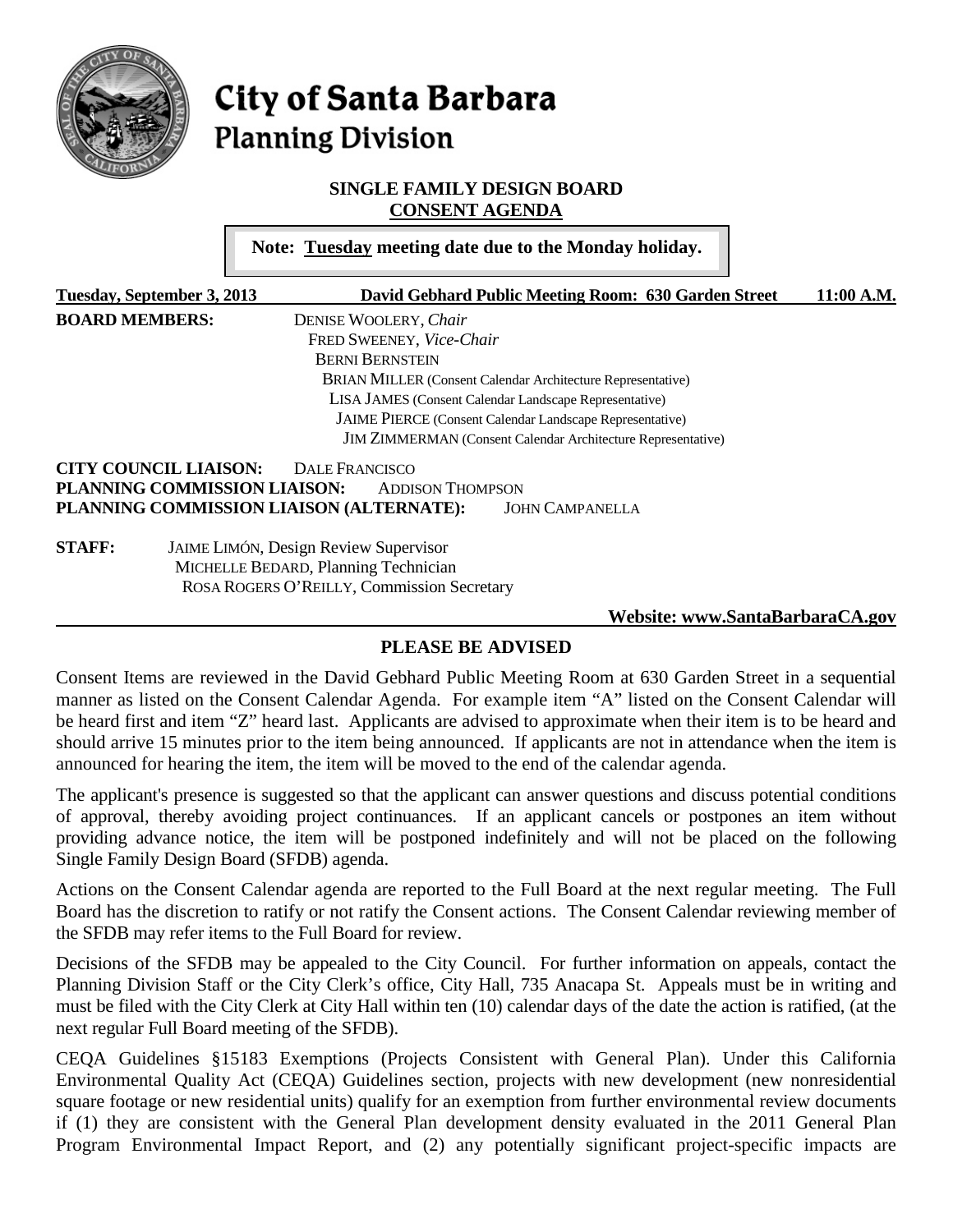addressed through existing development standards. Section 15183 exemptions are determined by staff based on a preliminary environmental review process. A decision-maker CEQA finding is required for a Section 15183 exemption. City Council General Plan environmental findings remain applicable for the project.

**AGENDAS, MINUTES, REPORTS, PLANS & PUBLIC RECORD WRITINGS.** Copies of all documents relating to agenda items are available for review at 630 Garden Street, and agendas and minutes are posted online at [www.SantaBarbaraCA.gov/SFDB.](http://www.santabarbaraca.gov/ABR) If you have any questions or wish to review the plans, please contact Michelle Bedard, Single Family Design Board (SFDB) Planning Technician, at (805) 564-5470, extension 4551, or by email at [MBedard@SantaBarbaraCA.gov.](mailto:MBedard@SantaBarbaraCA.gov) Office hours are 8:30 a.m. to 4:30 p.m., Monday through Thursday, and every other Friday. Please check our website under *City Calendar* to verify closure dates. **Materials related to an item on this agenda submitted to the SFDB after distribution of the agenda packet are available for public inspection in the Community Development Department located at 630 Garden Street, during normal business hours.** Writings that are a public record under Government Code § 54957.5(a) and that relate to an agenda item for an open session of a regular meeting of the SFDB and that are distributed to a majority of all of the members of the SFDB during the meeting are available for public inspection by the door at the back of the David Gebhard Public Meeting Room, 630 Garden Street, Santa Barbara, CA.

**AMERICANS WITH DISABILITIES ACT:** In compliance with the Americans with Disabilities Act, if you need special assistance to gain access to, comment at, or participate in this meeting, please contact the Planning Division at (805) 564-5470, extension 4577. If possible, notification at least 48 hours prior to the meeting will enable the City to make reasonable arrangements in most cases.

**NOTICE:** On Thursday, August 29, 2013, this Agenda was duly posted on the indoor and outdoor bulletin boards at the Community Development Department, 630 Garden Street, and online at [www.SantaBarbaraCA.gov/SFDB.](http://www.santabarbaraca.gov/sfdb)

**PUBLIC COMMENT:** Any member of the public may address the Single Family Design Board Consent Representative for up to two minutes on any subject within their jurisdiction that is not scheduled for a public discussion before the Board.

## **REVIEW AFTER FINAL**

| A. |  | 734 SEA RANCH DR |  |
|----|--|------------------|--|
|    |  |                  |  |

| <b>Assessor's Parcel Number:</b> | 047-104-005                                |
|----------------------------------|--------------------------------------------|
| <b>Application Number:</b>       | MST2012-00241                              |
| Owner:                           | Graciela Carrasco-Montgomery, Living Trust |
| Architect:                       | Craig Burdick                              |
| Engineer:                        | Paul Spieler                               |

(Revised proposal to construct a 255 square foot addition to an existing, one-story, 2,230 square foot, single-family residence, with an attached 518 square foot two-car garage, located on a 1.36 acre lot in the Hillside Design District and in the non-appealable jurisdiction of the Coastal Zone. The revised proposal eliminates the previously approved 265 square foot, second-story addition and 500 square feet of deck area, eliminates the proposed 250 square foot carport, and retains the existing 518 square foot two-car garage. A total of 420 square feet of new decks are also proposed. The proposed total of 3,003 square feet is 58% of the guideline floor-to-lot area ratio (FAR).)

**(Review After Final to raise the ceiling height at the master bedroom and add new clearstory windows, eliminate the previously approved second floor addition, eliminate 500 square feet of second floor deck area, eliminate the proposed one-car carport, and retain the existing two-car garage.)** 

**A. 734 SEA RANCH DR A-1/SD-3 Zone**